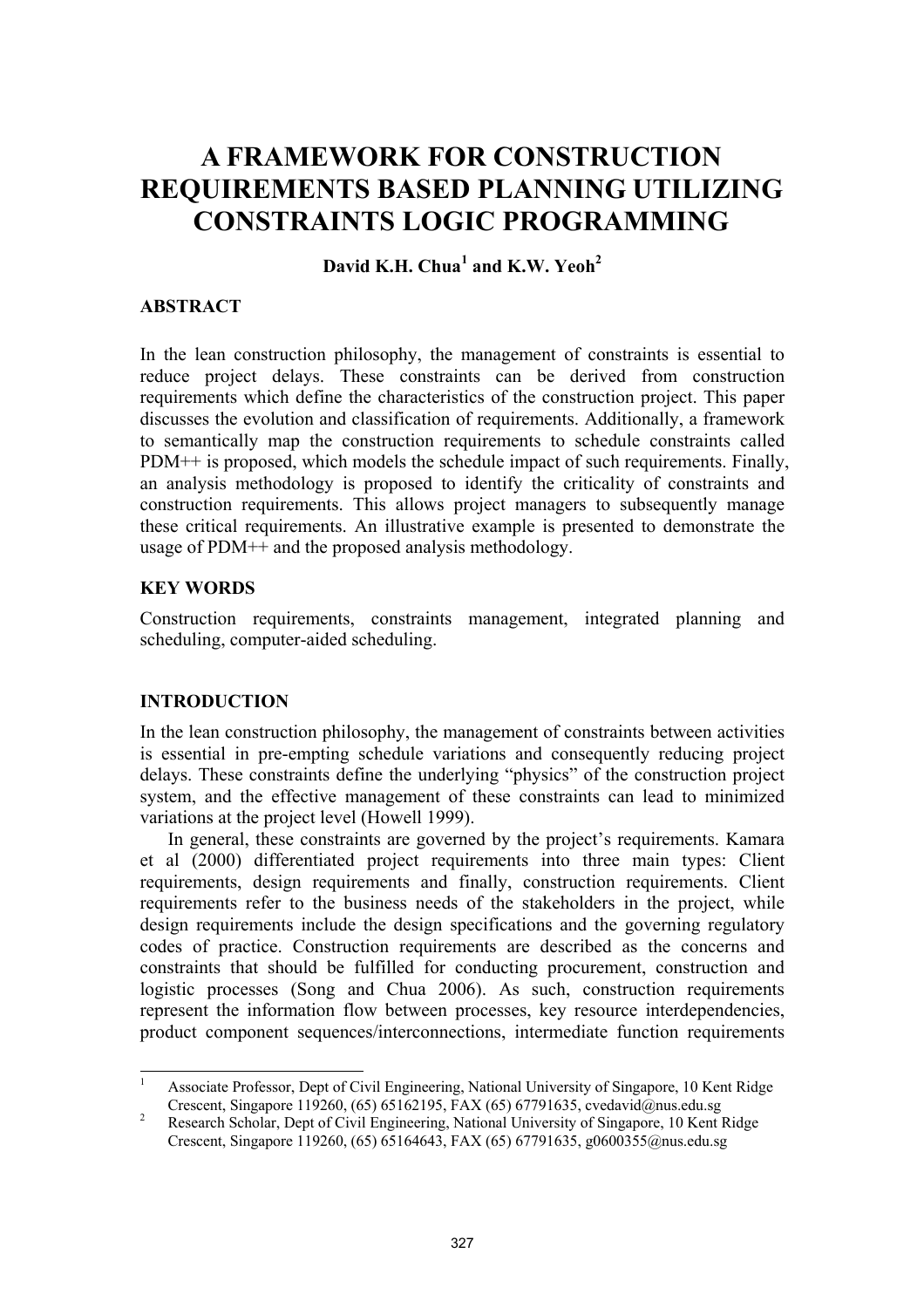like temporary works or supporting product components, and even contractual deadlines. Hence, it is necessary to identify such requirements so that feasible construction planning can occur. Despite this, little attention has been accorded to the impact of construction requirements on the project schedule through its associated schedule (temporal) constraints.

Schedule constraints may be derived from functional and non-functional construction requirements. Functional construction requirements are the construction intentions for supporting a construction process or for sustaining the in-progress structure. Non-functional requirements on the other hand, refer to the performance constraints like capacity and productivity (Song and Chua 2006). The fulfilment of construction requirements is necessary to ensure that scheduling conflicts do not arise at upstream activities, and increase the variability of downstream activities.

Traditional planning and scheduling models like Critical Path Method (CPM) and Linear Scheduling Method (LSM) cannot adequately capture many of these construction requirements, like work/resource continuity and process concurrency/overlap (Jaafari 1984). Additionally, CPM dictates work sequences when alternative work sequences exists which also fulfil the construction requirements. This limits the semantic translation of requirements to schedule constraints.

Ideally, constraints management should be carried out by both higher-level Project Managers and the lower-level Project Supervisors. However, the lack of detail and transparency in the translation of requirements to constraints disrupt the transfer of plans from managers to supervisors or from general contractors to their subcontractors. Misinterpretation of the constraints could amount to rework and contribute additional waste in the project lifecycle.

Current lean construction frameworks have realized the importance of including the resource and information availabilities to identify the project bottlenecks (Chua and Shen 2005). This implies a need to integrate the planning (precedence constraints) process with the scheduling process of key resources for in-depth analysis. Additionally, the Last Planner system advocates the importance of managing constraints to minimize work flow variability and uncertainty (Ballard and Howell 1998). As such, it can be seen that successful project management is achieved through the proper management of constraints, which is equivalently the fulfilment of the construction requirements.

This paper presents a framework which semantically maps the construction requirements to schedule constraints. This effectively minimizes the loss of detail through the mapping process, reducing ambiguity in the plan from higher to lower levels of project management. The framework essentially establishes an integrated planning and scheduling model, which is implemented through Constraint Logic Programming (CLP). The CLP methodology inherently allows for alternative schedules to be obtained through an in-built search and inference engine.

Finally, an analysis methodology identifying the criticality (and conversely, the flexibility) of constraints/requirements is also introduced. This constraint criticality coupled with increased transparency of the framework, allows all project participants to identify and focus on the driving requirements for project success. The proposed framework and methodology is demonstrated in an illustrative example.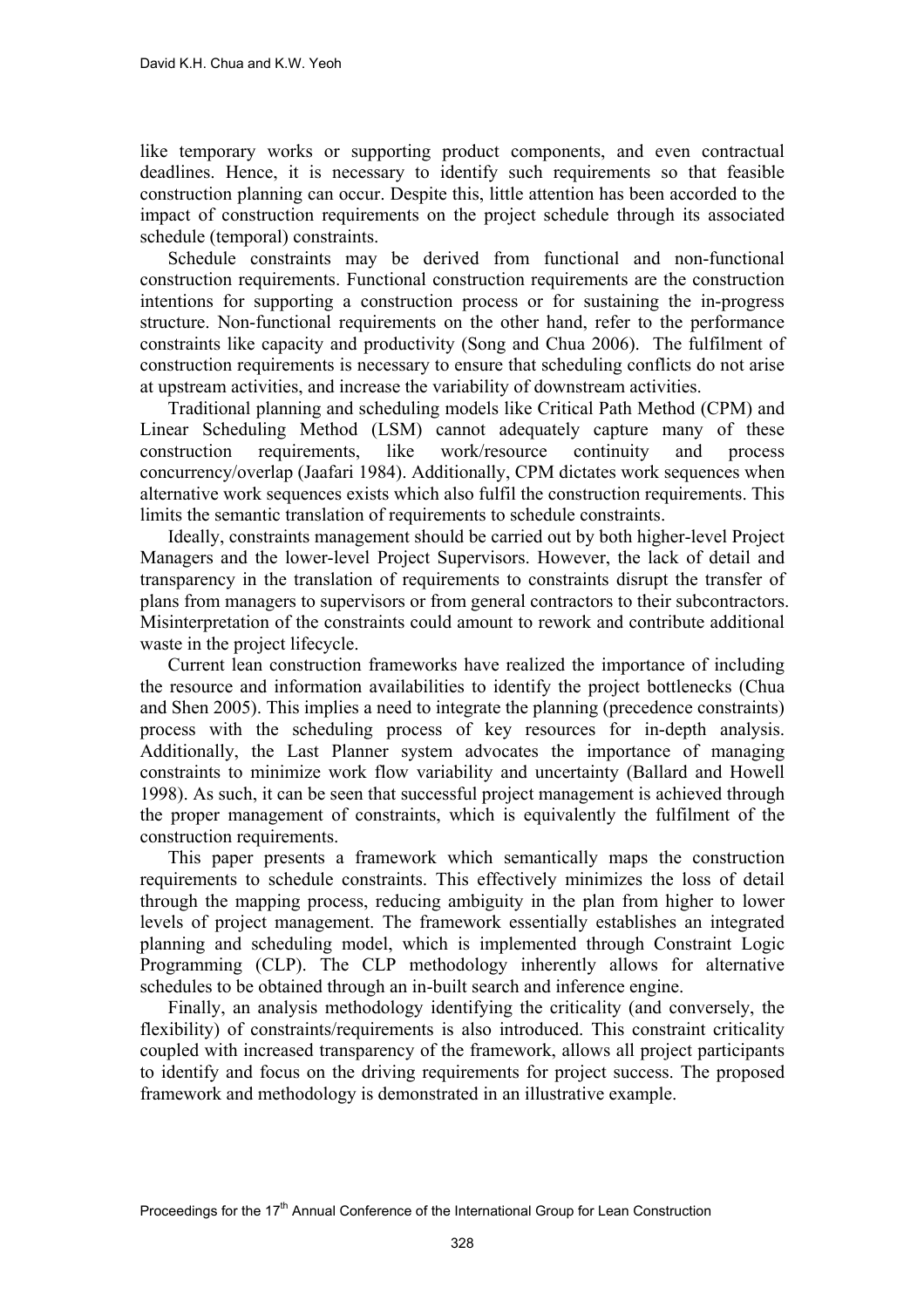## **MODELLING METHODOLOGY**

#### **FRAMEWORK FOR TRANSLATING REQUIREMENTS TO SCHEDULE CONSTRAINTS**

The main project requirement types have been defined by Kamara et al (2000) as Client, Design and Construction requirements. The evolution process of project requirements from client requirements to design requirements and construction requirements follows as shown in Figure 1.



Figure 1: Evolution of Requirements

The elicitation of client requirements is a necessary step during the conceptual phase of the project, allowing us to define the project's value to the client, and the various stakeholders. The client requirements are then translated into the design requirements, which are also subjected to the design regulatory standards. Violation of design standards may be feedback to review the client's business needs. The design requirements are translated to the construction requirements, usually in the form of shop drawings. However, construction requirements will often require that the initial design requirements be reviewed to facilitate practical construction methods, often subjected to site/environmental conditions. Client requirements also directly impact the construction requirements by contractually specifying datelines and specific construction methods and/or materials. Inversely, the inability to satisfy construction requirements may also be feedback to the clients, possibly casing a redefinition of the client's business needs.

The gathered construction requirements may be modelled as functional or nonfunctional. Functional requirements refer to construction intentions for supporting a construction process, while the non-functional requirements are performance constraints such as capacity, productivity and inventory. The necessary individual construction activities and their corresponding temporal relationships may be inferred from the functional and non-functional construction requirements through the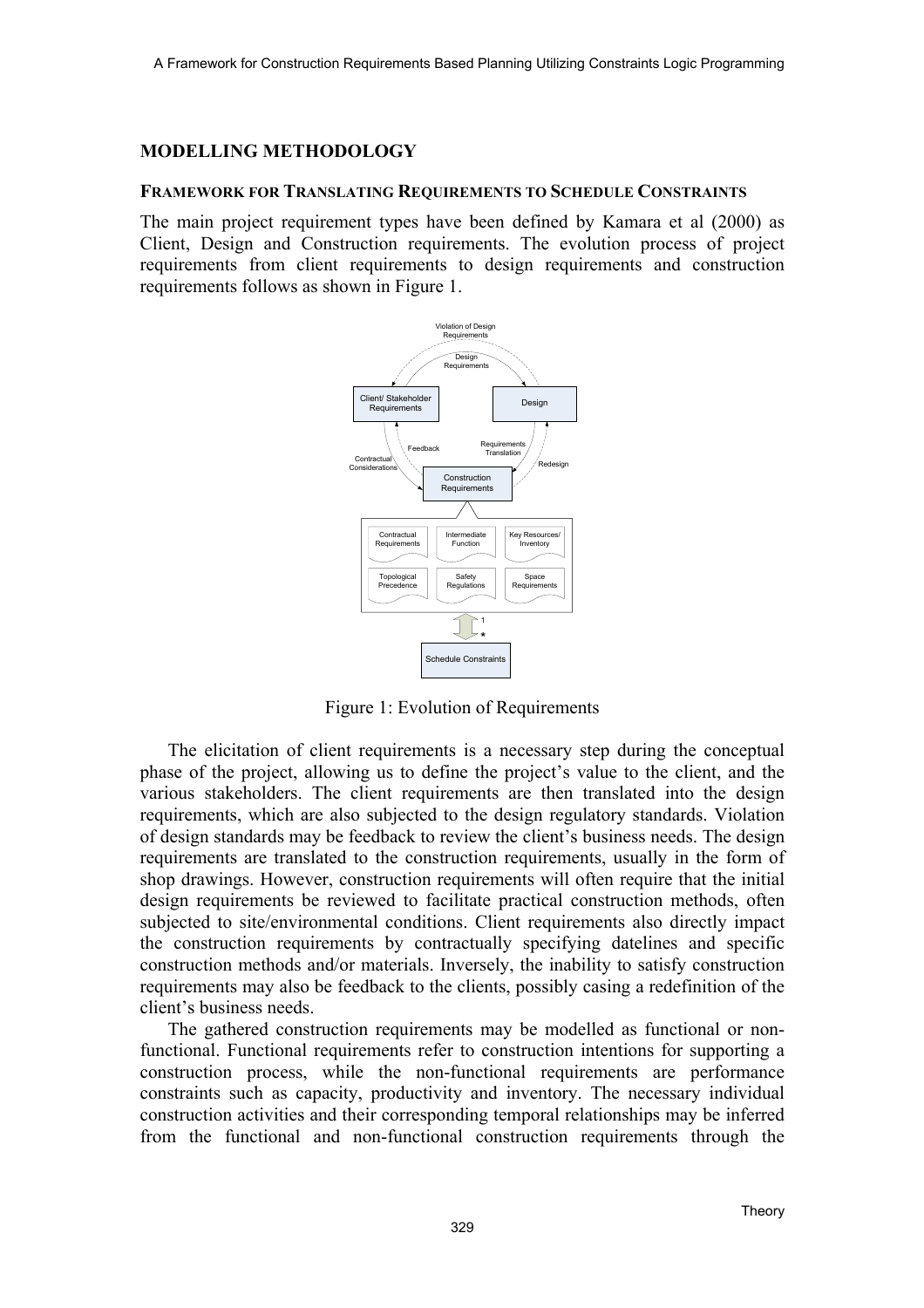consideration of the relational logic from the following perspectives: Topological Precedence (from Product Models), Intermediate Function (e.g. Temporary Works), Space Requirements, Key Resources (Inventory), Safety Requirements and Contractual Requirements.

Examples of construction requirements may be given as: "Painting needs to be done after the scaffold erection and before the scaffold dismantling" or "The supervision of the formwork installation and the formwork fabrication is done by the same foreman". These construction requirements are collated in a "Requirements List", which also indicates the construction processes that are related to the requirement. The list provides justification for the planning process, and allows greater transparency between contractors and their specialty subcontractors. Furthermore, it allows for information to be shared between the different specialty subcontractors, leading to greater facilitation for the management of requirements.

Finally, the specified construction requirements are analyzed for relevant temporal constraints, which are translated syntactically using the proposed model in the following section. The link from requirements to constraints follows a one-to-many relationship, where one requirement may lead to multiple constraints, while a constraint may belong to only one requirement.

#### **A REQUIREMENTS SCHEDULING LOGIC NETWORK MODEL**

This paper develops a network model similar to Precedence Diagramming Method (PDM), but with an extended syntax such that common construction requirements derived from the above framework may be described temporally as logical constraints between activities. Much of these new logical constraints are inspired by Artificial Intelligence representation approaches developed by Allen (1984), and Song and Chua (2007) have used Allen's temporal relations to model the class of intermediate function requirements.

The proposed model, PDM++ may be graphically represented as a constraint network  $G = (V(D), E)$  where vertices V represent the construction activities each with an individual domain D being the activity starting times, while edges E represents the temporal logic constraints/relationships defined between activities. Due to its similarity to PDM, it may subsume present PDM models.

Assuming that the activities are non splittable and having fixed durations, allow the End point of an activity to be expressed as a simple linear function of the Start point only, which is expressed as

$$
X^- + d_X = X^+ \qquad \qquad \text{Equation 1}
$$

where  $X^+$  denotes the End point of the activity,  $X$  denotes the Start point and  $d_X$  is the duration of the activity.

PDM++ generally comprises of two different types of constraints: Unary and Binary. Unary constraints are defined as constraints affecting a single activity (vertex). Binary constraints, on the other hand, define the relationship between two activities or vertexes. The following table depicts the unary constraints of PDM++.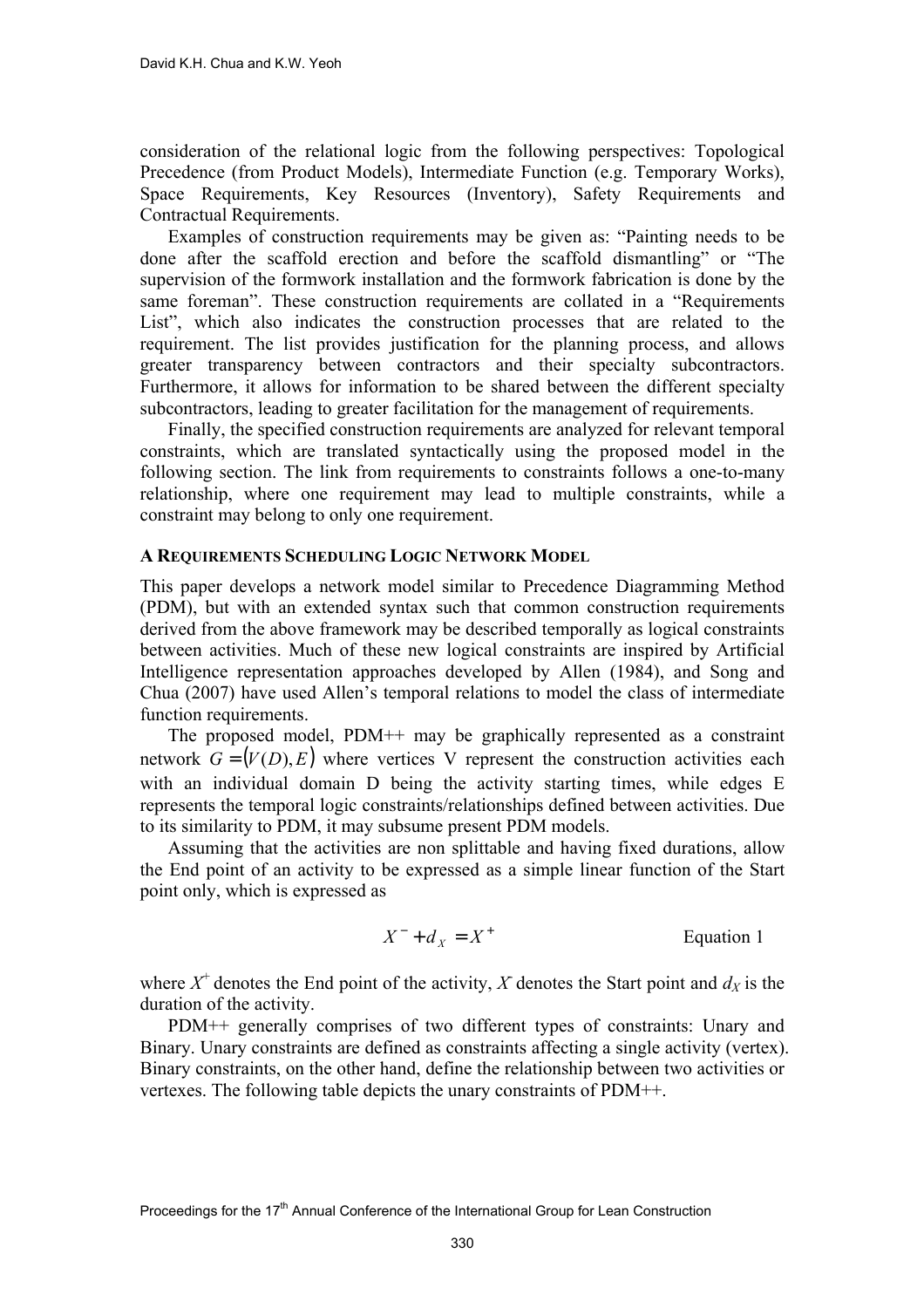| Relationship            | <b>Mathematical Definition</b>         | <b>Pictorial Representation</b>           |
|-------------------------|----------------------------------------|-------------------------------------------|
| $X$ Due-before $(m)$    | $X^-$ + $d_x \leq m$                   | m<br>X                                    |
| X Due-after $(m)$       | $X^-$ + $d_x \geq m$                   | m<br>X                                    |
| $X$ Start-before $(m)$  | $X^- \leq m$                           | m<br>$\boldsymbol{\mathsf{x}}$            |
| $X$ Start-after $(m)$   | $X^- \geq m$                           | m <sub>l</sub><br>X                       |
| $X$ Cannot-Occur [L, U] | $(X^- + d_x \leq L) \vee (X^- \geq U)$ | $\mathsf{X}$<br>$\boldsymbol{\mathsf{X}}$ |

Table 1: Unary PDM++ Relationships

The binary constraints in PDM++ may generally be distinguished into three different relationship types: Minimal-lag type, Maximal-lag type and Non-lag type. The Minimal-lag type defined in Table 2 is the usual lag definitions adopted in present PDM. This means that the constraint must *at least* satisfy the given lag time, *m* in the relationship. The Maximal-lag type, also defined in Table 2 is adopted from prior research by Hajdu (1997). The intended meaning of the relationship is such that the constraint must *at most* satisfy the given lag time, *m*. The different mathematical representations for Minimal-lag and Maximal-lag types are distinguished in Table 2 by adding a tilde to the Maximal-lag type relationships.

| Relationship                                            | <b>Mathematical Definition</b>                             | <b>Pictorial Representation</b>               |  |
|---------------------------------------------------------|------------------------------------------------------------|-----------------------------------------------|--|
| $X$ Before $(m)$ Y<br>Y After $(m) X$                   | $X^- + d_x + m \leq Y^-$                                   | X.<br>l—M—                                    |  |
| X Before $(\sim m)$ Y<br>Y After $(\sim m) X$           | $X^- + d_v + m \geq Y^-$                                   |                                               |  |
| X Overlaps $(m)$ Y<br>Y Overlapped-by $(m)$ Y           | $(X^- + d_x \ge Y^- + m) \wedge (Y^- + d_y \ge X^- + m)$   | $\boldsymbol{\mathsf{X}}$<br>$+M+$<br>$+ M +$ |  |
| X Overlaps $(\sim m)$ Y<br>Y Overlapped-by $(\sim m)$ Y | $(X^- + d_x \leq Y^- + m) \wedge (Y^- + d_y \leq X^- + m)$ | Y                                             |  |
| $X$ Starts $(m)$ Y<br>Y Started-by $(m) X$              | $X^- + m \leq Y^-$                                         | $\boldsymbol{\mathsf{x}}$                     |  |
| X Starts $(\sim m)$ Y<br>Y Started-by( $\sim m$ ) X     | $X^- + m \geq Y^-$                                         |                                               |  |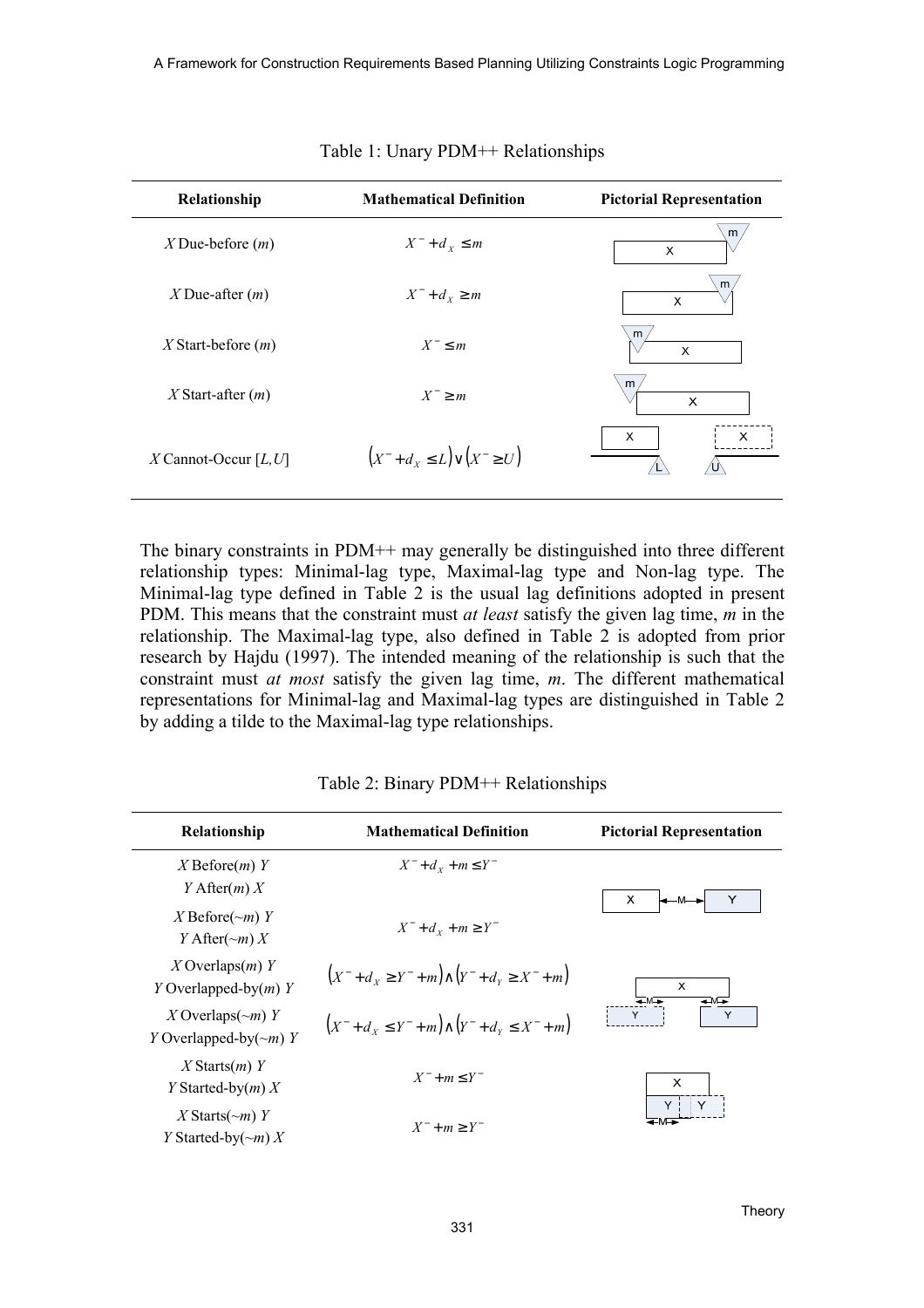

The third type of relationships, the Non-lag type is proposed in PDM++, and depicted in Table 3. The Non-lag type, as the name suggests, is independent of any lag times, and provides greater descriptive capabilities to define the relationship between two activities, based on the interpretation of the construction requirement.

| Relationship                  | <b>Mathematical Definition</b>                                                          | <b>Pictorial Representation</b> |
|-------------------------------|-----------------------------------------------------------------------------------------|---------------------------------|
| $X$ Meets $Y$<br>Y Met-by $X$ | $X^- + d_x = Y^-$                                                                       | $\times$<br>Υ                   |
| X Within $Y$<br>Y Without $X$ | $(X^- \geq Y^-) \wedge (X^- + d_{X} \leq Y^- + d_{Y})$                                  | X<br>Y                          |
| X Concurrent $Y$              | <b>Case 1:</b> $d_X \geq d_Y$<br>$(X^- \leq Y^-) \wedge (X^- + d_{Y} \geq Y^- + d_{Y})$ | X<br>Y                          |
|                               | Case 2: $d_v > d_v$<br>$(X^- \geq Y^-) \wedge (X^- + d_{X} \leq Y^- + d_{Y})$           | $\times$<br>Y                   |
| $X$ Disjoint Y                | $(X^- + d_{Y} \leq Y^-) \vee (Y^- + d_{Y} \leq X^-)$                                    | $\mathsf{x}$<br>$\times$<br>Y   |

Table 3: Non-Lag Type Binary PDM++ Relationships

The above relationships allow a semantic description of construction activities which closely follows the natural language for construction requirements. The above relationships differ from the normal PDM by describing relations between the activities rather than describing constraints between the endpoints of the activities (Start point and End point). Such an "interval-to-interval" representation allows for richer semantic context to describe requirements.

Additionally, the inclusion of logical operators expands the syntax for capturing and subsequently translating the requirements to temporal constraints. The mathematical relations above then translate the interval-to-interval descriptions to relationships relating the different start points and finish points.

Proceedings for the 17<sup>th</sup> Annual Conference of the International Group for Lean Construction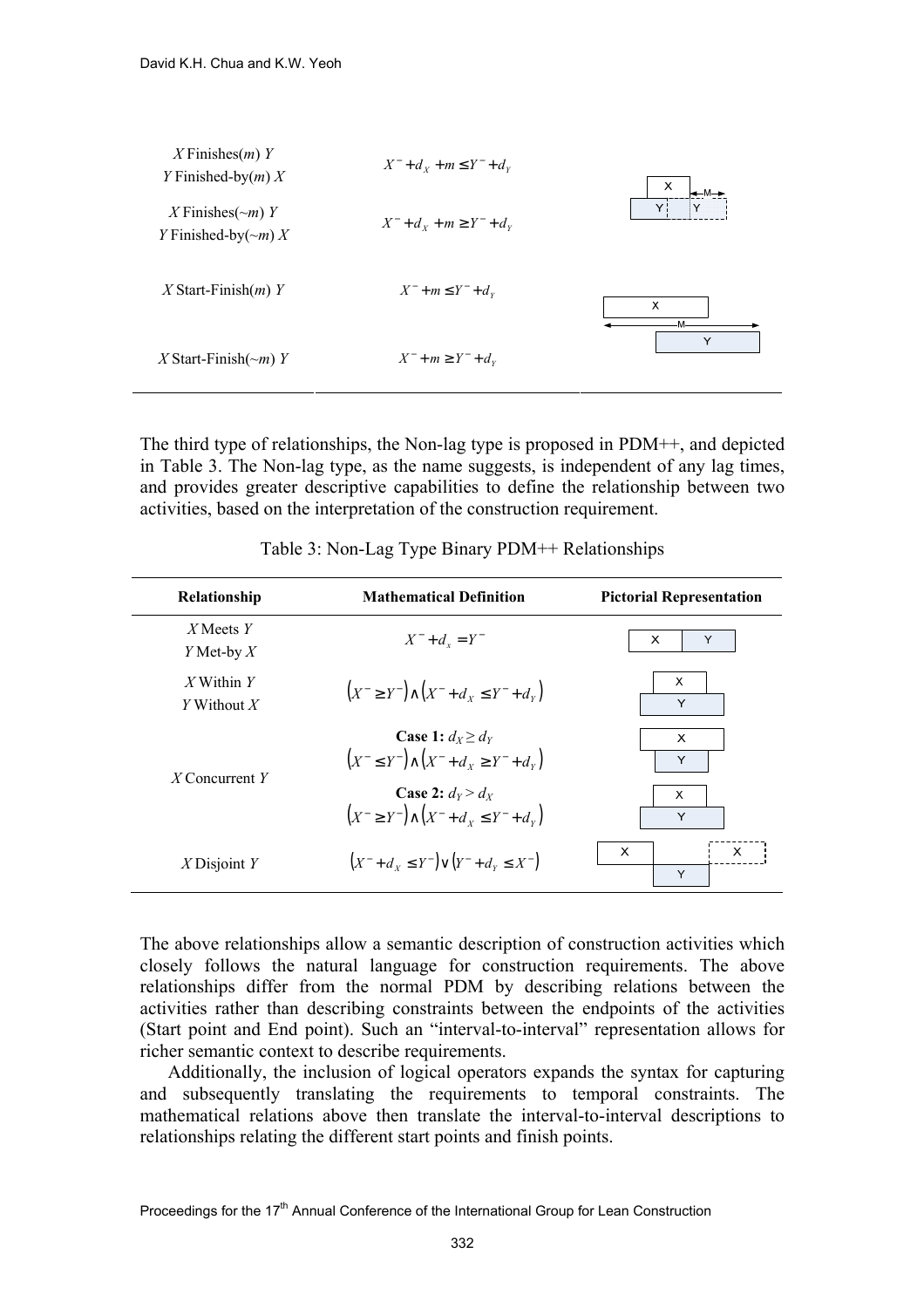PDM<sup>++</sup> is implemented in  $ECL$ <sup>*iPS<sup>e</sup>*, a CLP language with the interval constraint</sup> library. The output generated is then either a set of feasible schedules which fulfil the mathematical representation of the constraints arising from the construction requirements while also optimizing the project makespan, or no feasible schedule exists. For each activity in a feasible schedule, a domain of values is returned indicating the range of possible start times for that particular activity.

## **CONSTRAINTS ANALYSIS**

The above PDM++ model emphasizes the management of constraints rather than just solely managing activities on critical paths. This is because PDM++ may generate several alternative schedules, with differing critical paths. A constraint is identified as being critical if it is a binding constraint, i.e. the activities affected by the constraint has a singleton value in its domain, and the constraint is exactly satisfied by the singleton values. These critical constraints can then be traced back to its construction requirement, allowing appropriate managerial action to be taken.

Further, a set of constraints which is identified as critical in all the alternative schedules may warrant greater attention from managers. Delays or violations of any constraint in this "super-critical" set will invariably affect the project makespan. Another set of constraints are identified, which are critical in only some of the alternative schedules. This "sub-critical" set also requires attention from managers. Identifying this "sub-critical" set allows for plan flexibility when unforeseen circumstances occur which perturb the plan. Hence, when a "sub-critical" constraint is perturbed, a possible mitigation may be to proceed with an alternative schedule where the affected constraint is no longer critical.

The effective identification of "super-critical" and "sub-critical" constraints allow managers to identify the driving requirements of a project. Also, managers can then identify a "secondary" set of requirements which if perturbed, could force alternative schedules to be considered.

# **ILLUSTRATIVE EXAMPLE**

A simplified example of installing a steel pipe rack in an oil refinery is used to demonstrate the application of PDM++ and its corresponding constraints analysis. The entire pipe rack is divided into three phases of construction, with Phase 1 and 3 spanning a length of 8m and a height of 2.5m, and Phase 2 spanning 5m by 4m. Figure 2. provides a 3D perspective.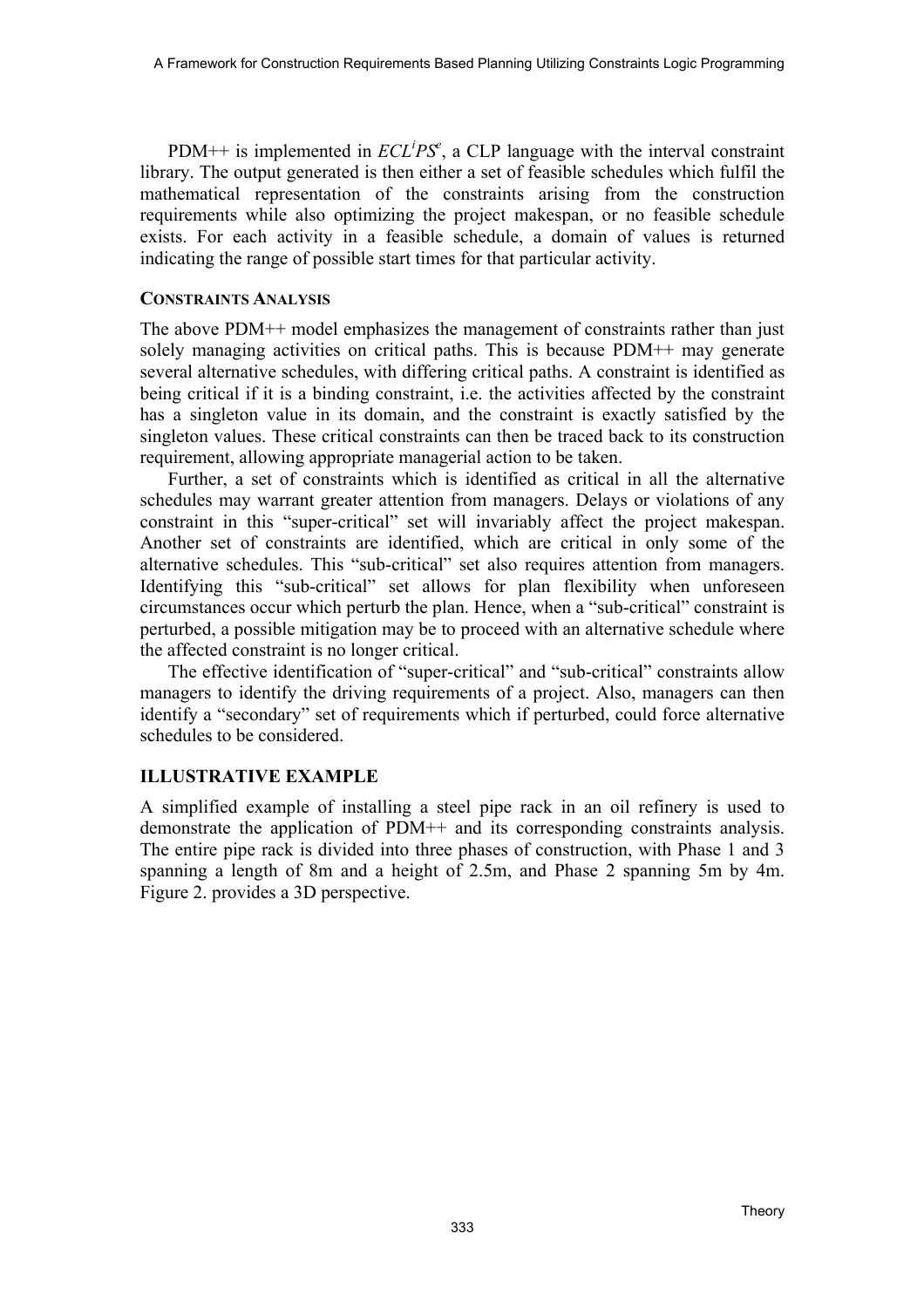

Figure 2: 3D Perspective of Pipe Rack Installation

Some of the pertinent project requirements are detailed as follows:

- Requirement 1: Both phases of shallow foundations are done concurrently.
- Requirement 2: Piperack columns are carried out by the same subcontractor.
- Requirement 3: For each phase, the scaffold erection can be done after one day of piperack column installation.
- Requirement 4: The first and second phase of scaffold erection must be done concurrently, before the start of the third phase.
- Requirement 5: The pipe laying must be carried out continuously.

The results of solving the network are shown in Table 3. Two alternative schedules are generated which eventually give the same project makespan of 42 days.

Figure 3. shows the resulting project constraint network describing the above requirements graphically. The temporal constraints are indicated on the directed arcs. Directed arcs without any indications are assumed to depict the "before" constraint, which is analogous to the normal precedent constraint in PDM. The "super-critical" constraints are highlighted in bold, while the "sub-critical" constraints are marked by dotted lines.



Figure 3: Project Constraint Network

Proceedings for the 17<sup>th</sup> Annual Conference of the International Group for Lean Construction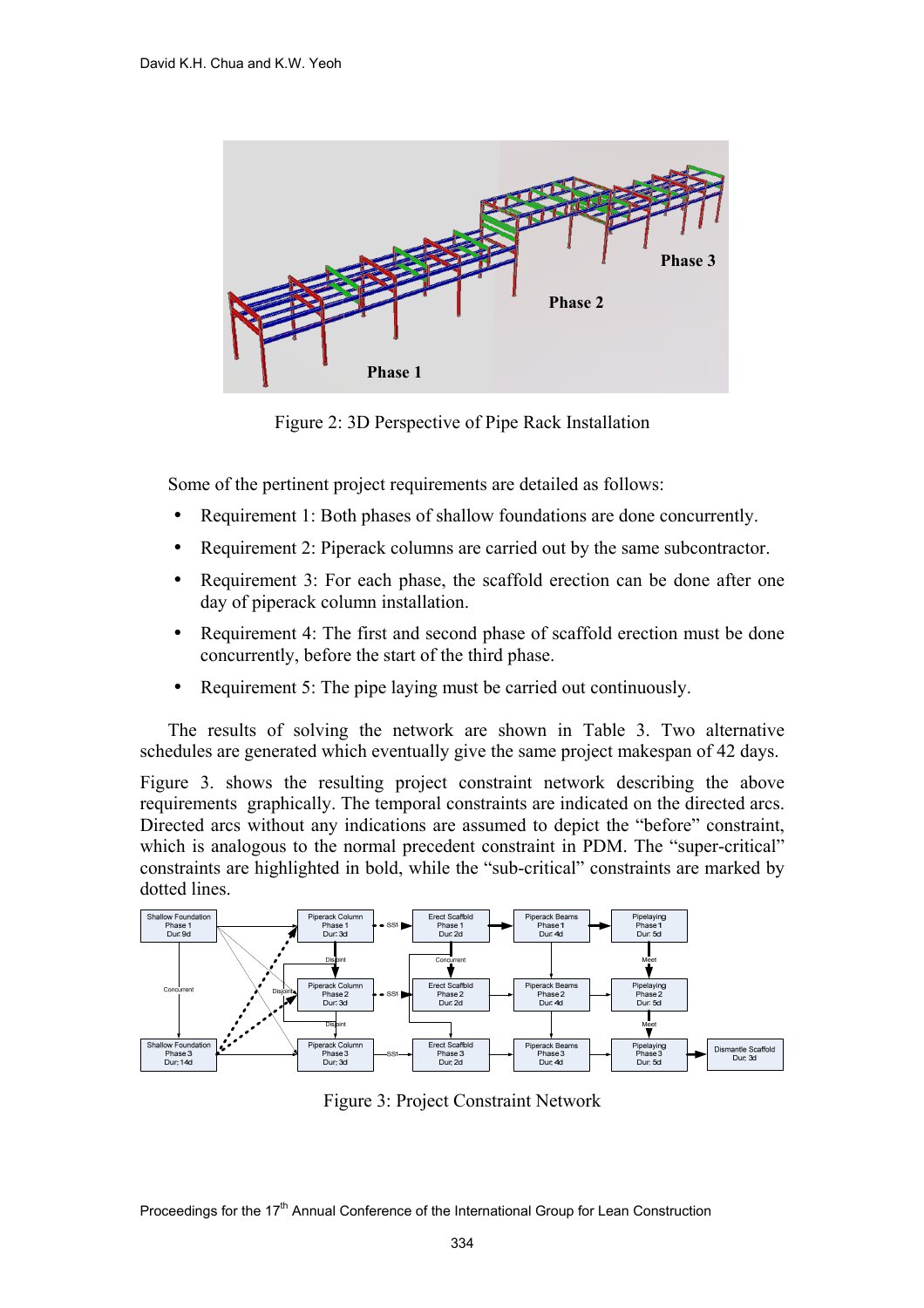| <b>Activities</b>                 | <b>Schedule 1 Start</b><br><b>Dates</b> | <b>Schedule 2 Start Dates</b> |
|-----------------------------------|-----------------------------------------|-------------------------------|
| Shallow Foundation Phase 1        | [04]                                    | $[0 \dots 4]$                 |
| <b>Shallow Foundation Phase 3</b> | $\boldsymbol{0}$                        | $\boldsymbol{0}$              |
| Piperack Column Phase 1           | 14                                      | 17                            |
| Piperack Column Phase 2           | 17                                      | 14                            |
| Piperack Column Phase 3           | [2026]                                  | [2026]                        |
| Erect Scaffold Phase 1            | 18                                      | 18                            |
| Erect Scaffold Phase 2            | 18                                      | 18                            |
| Erect Scaffold Phase 3            | [2127]                                  | [2127]                        |
| Piperack Beams Phase 1            | 20                                      | 20                            |
| Piperack Beams Phase 2            | [2425]                                  | [2425]                        |
| Piperack Beams Phase 3            | [2829]                                  | [2829]                        |
| Pipelaying Phase 1                | 24                                      | 24                            |
| Pipelaying Phase 2                | 29                                      | 29                            |
| Pipelaying Phase 3                | 34                                      | 34                            |
| Dismantle Scaffold                | 39                                      | 39                            |

Table 3: Activity Start Times

From the constraints analysis, we may draw some interesting conclusions. Firstly, management of the subcontractor for piperack column installation is vital especially for the first two phases. Secondly, the concurrency of having to erect scaffolds for phase 1 and 2 constrains the project makespan by imposing additional restrictions to the work sequence. Thirdly, the work continuity of the pipelaying activities also dictates the project makespan. Lastly, the "sub-critical" constraint set allows the project manager greater plan flexibility. For example, if the activity "Piperack Column Phase 1" is delayed, then the alternative schedule may be chosen, with "Piperack Column Phase 2" commencing first.

The above analysis allows the project manager to identify and analyze the critical constraints, as well as to identify the underlying construction requirement which leads to the critical constraint. The alternative schedules identified through solving the PDM++ model through CLP allows project managers to deal with uncertainties in the project schedule.

#### **CONCLUSIONS**

The above paper identifies the importance of construction requirements to lean construction. Early identification of construction requirements may lead to reduced rework and better identification of alternative work sequences to increase schedule flexibility. The paper also shows a model which traces the development of construction requirements from client and design considerations, and subsequently